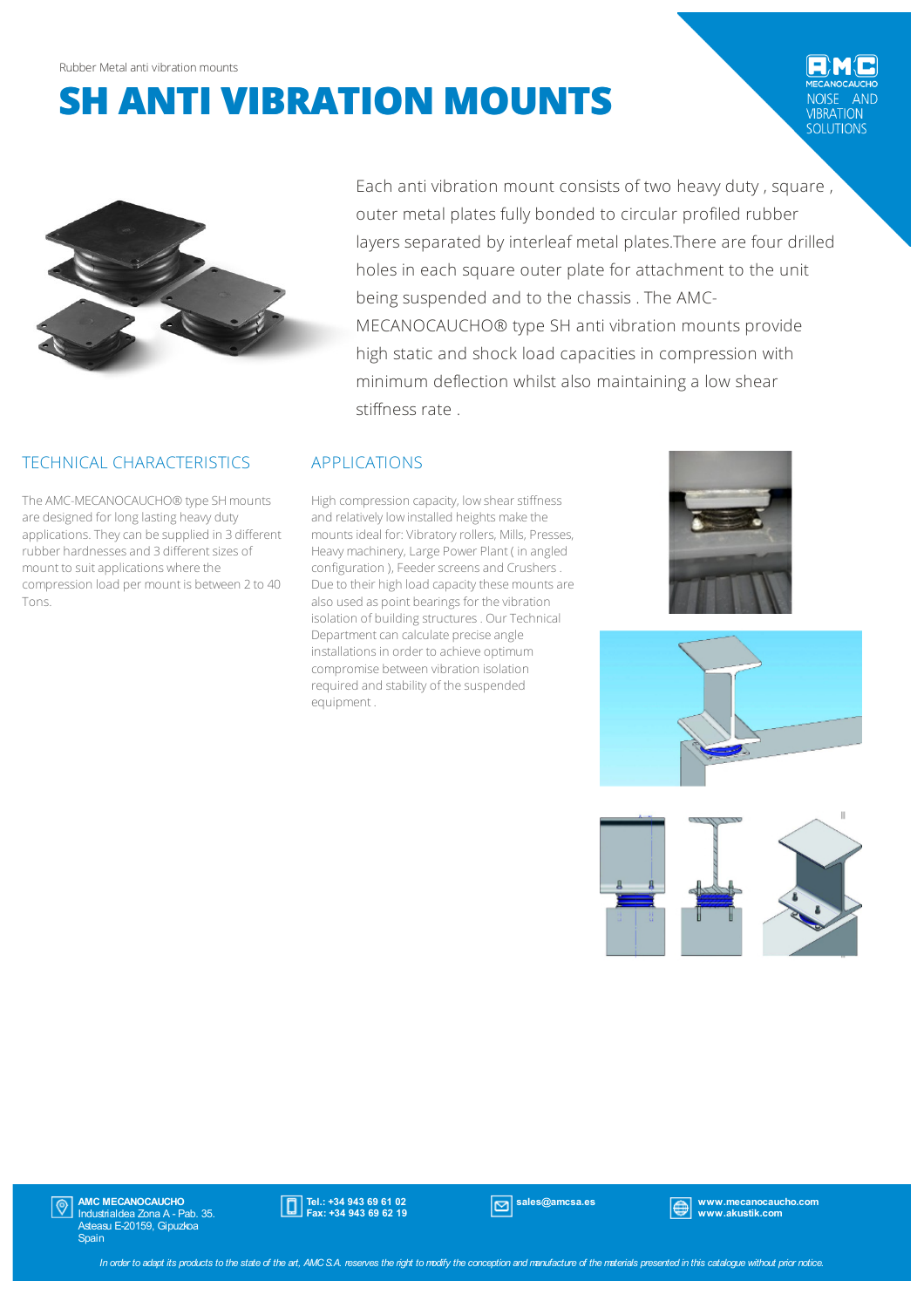## **SH ANTI VIBRATION MOUNTS**

### DRAWINGS





#### DIMENSIONS

| <b>Type</b> | B<br>(mm) | D<br>(mm) | E<br>(mm) | -<br>(mm) | G<br>(mm) | <b>Weight</b> | <b>Shore</b> | Max. Load<br>(kg) | Code   |
|-------------|-----------|-----------|-----------|-----------|-----------|---------------|--------------|-------------------|--------|
| SH 125      | 51        | 118       | 148       | 13,5      | 5         | 2,5           | 45 Sh        | 2250              | 148213 |
|             |           |           |           |           |           |               | 60 Sh        | 4500              | 148215 |
| SH 150      | 63        | 136       | 166       | 13,5      | 6         | 4,5           | 45 Sh        | 3750              | 148201 |
|             |           |           |           |           |           |               | 60 Sh        | 7500              | 148202 |
| SH 200      | 78,5      | 184       | 220       | 17        | 8         | 9             | 45 Sh        | 6000              | 148204 |
|             |           |           |           |           |           |               | 60 Sh        | 12000             | 148205 |
| SH 300      | 120       | 270       | 310       | 22        | 10        | 27            | 45 Sh        | 15000             | 148207 |
|             |           |           |           |           |           |               | 60 Sh        | 30000             | 148208 |
|             |           |           |           |           |           |               | 70 Sh        | 40000             | 148209 |

 $\Omega$ 

 $\bigoplus$ 

 $\bigoplus$ 

E